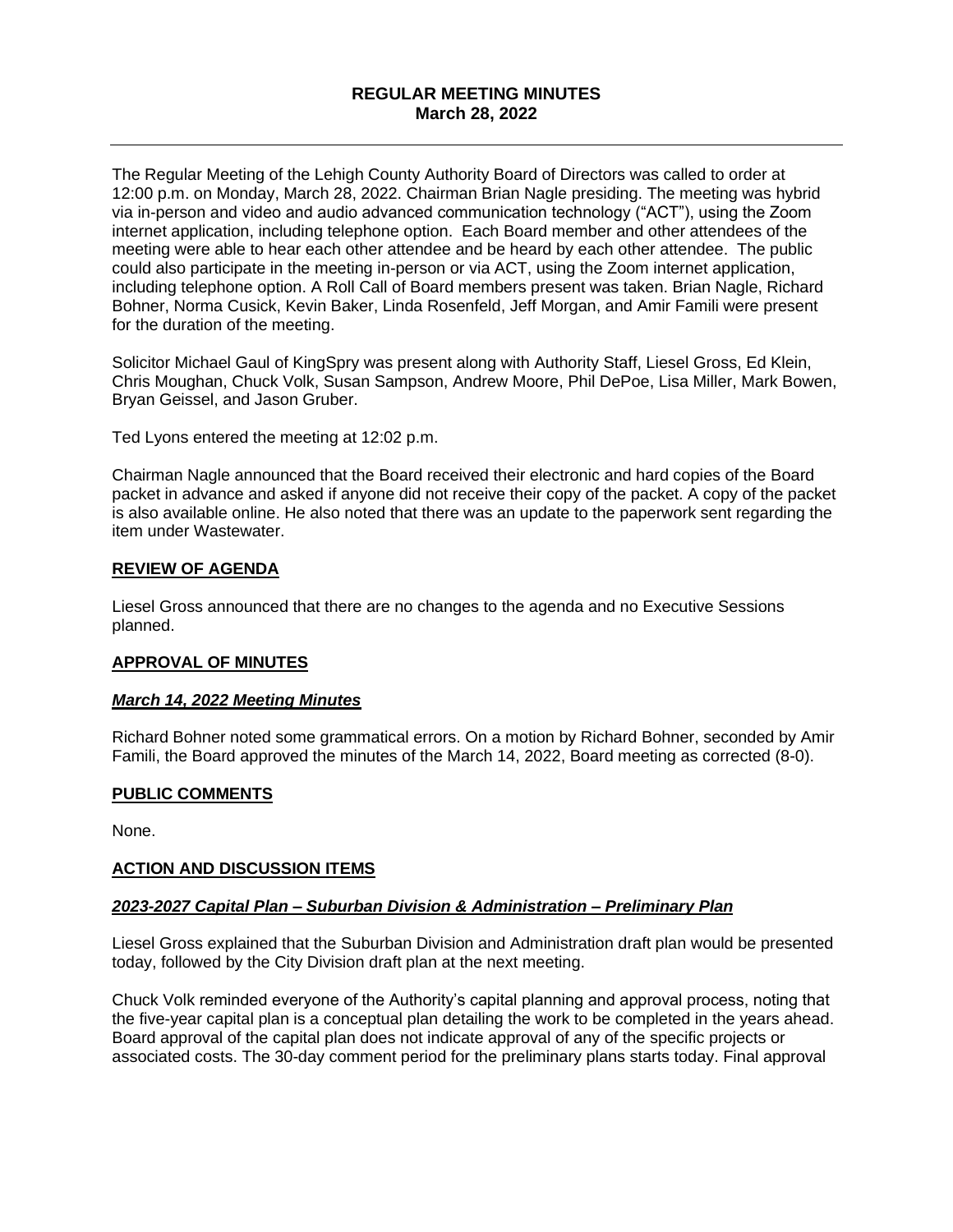of the plans is expected in May. Mr. Volk then gave a presentation highlighting the 2023-2027 Suburban Division and Administration preliminary draft Capital Plan.

Mr. Volk reviewed the Administration Capital plan noting there are no new projects in the plan. The largest project is the SCADA upgrade planned for all Suburban Division stations. The project will improve communications reliability, programming and hardware, and replace obsolete systems that create an operating risk. The project will also reduce compliance risk and provide for staff training on updated systems.

Mr. Volk then reviewed the 2023-2027 Suburban Division Water Capital Plan. The annual projects and the water main replacement projects are recurring projects. Under the annual projects, the larger projects are the Reservoir Rehabilitation & Maintenance project, Water Facility Asset Management Upgrades, and General Water System Maintenance. A map of Cycle 6 of the Suburban Water Main replacements and the five-year prioritization areas were shown. Prioritization for main replacements is based on breakage history and pipe material.

Ted Lyons asked if a pattern exists as to the type of pipe that experiences the highest rate of failure. Mr. Volk explained that the older cast-iron pipes are failing at a higher rate and are targeted for replacement. In addition, the pipe used in the North Whitehall Division is plastic and is targeted for replacement due to high leakage rates in this area.

The Suburban Division system improvement projects were reviewed along with projects that were removed from the Capital Plan for various reasons.

Ed Klein reviewed the financial analysis for Suburban Division water projects, noting that the Authority had planned to borrow \$3 million for capital improvements in 2022, and an additional \$3.2 million in new borrowing is needed in the 2023 to 2027 plan period to cover all project costs. Ted Lyons asked about the rate impact, and how growth and inflation are incorporated into the analysis. Mr. Klein said that he used a 3 percent annual cost inflation rate and a 2 percent annual volume growth rate in the model. This resulted in the need for user rates to increase by an additional 3 percent per year to cover all capital costs after borrowing. Amir Famili asked about the amount of cash being generated from operations, and whether it is necessary to borrow additional funds to cover the expenses outlined in the plan. Mr. Klein explained that a significant rate increase was implemented in 2022, with the goal of providing a lower, steady increase in rates moving forward. The proposed borrowing in 2022 will help to achieve that goal. Kevin Baker commented that there appears to be a good balance in the financial analysis between funding recurring projects through operating revenues and reducing the borrowing needs for larger projects.

Chuck Volk then reviewed the 2023-2027 Suburban Division Wastewater Capital Plan. He highlighted the projects related to the Western Lehigh Interceptor and the Little Lehigh Relief Interceptor. These projects are needed to address the regional needs for treatment and conveyance capacity and address wet-weather issues. The satellite system projects and the annual / recurring projects were also reviewed. He noted that the WLI Trexlertown Area Wastewater Capacity Solution Alternative was discontinued in the Capital Plan because it was advanced into the Upper Western Lehigh Interceptor Pump Station and Force Main project. The Park Pump Station Force Main Rehabilitation project was also removed from the Plan because the investigation results indicated that no near-term rehabilitation is needed.

Ed Klein reviewed the Suburban Division Wastewater financial analysis, stating that all funding for the projects will come from operating revenues and reserves. Ted Lyons commented on the strong reserve balances and high debt service coverage ratio. He asked whether the financial performance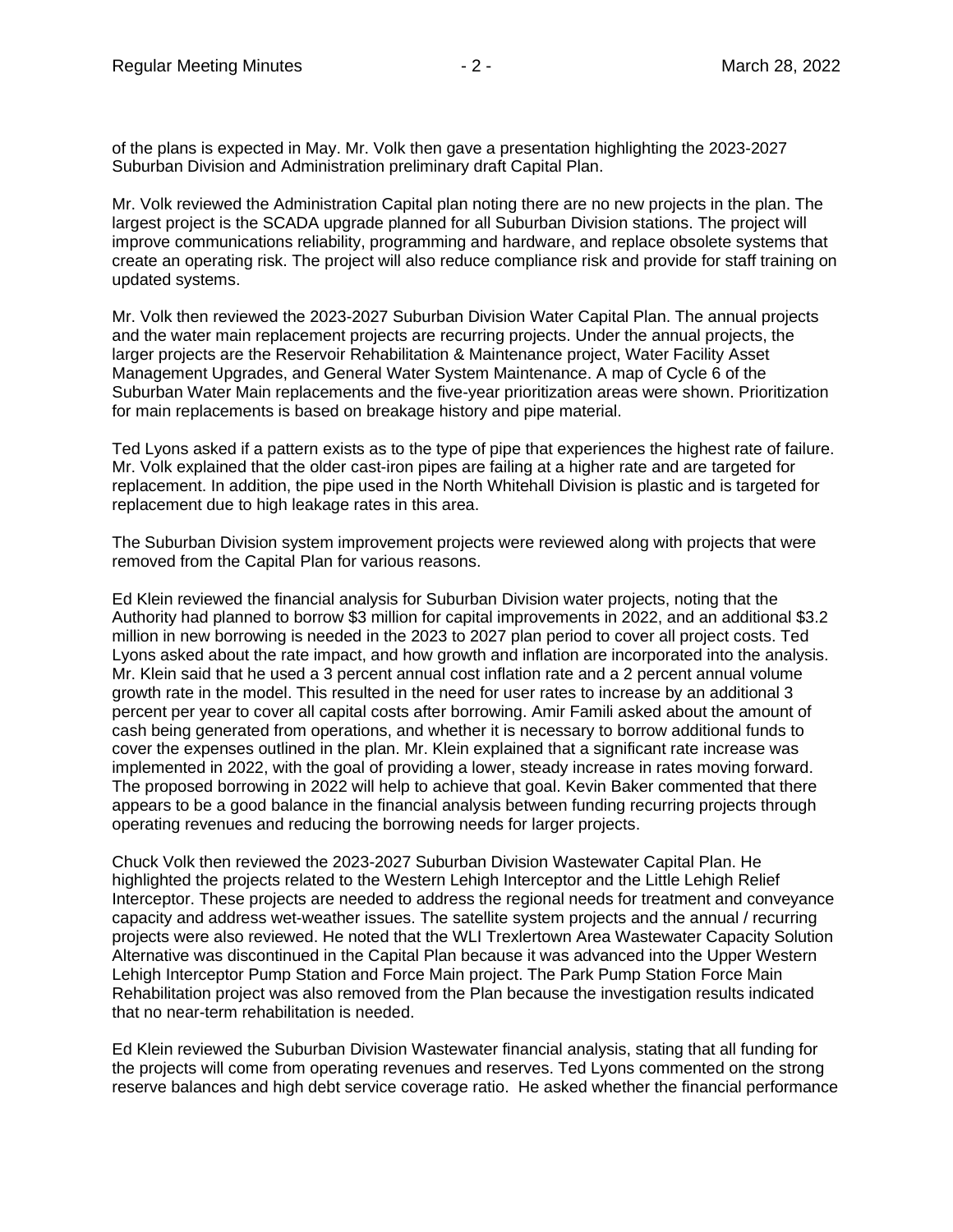should be evaluated to determine whether it is stronger than necessary. Mr. Klein explained that the current strength of the Suburban Wastewater Division finances is only a near-term situation. Future projects resulting from the Act 537 planning process will require significant financial resources to complete. Liesel Gross added that the reserves in the Western Lehigh system are due to a planned approach by the Authority and the municipalities in the Western Lehigh service area to build reserves in advance of the future Act 537 projects, which will begin after the Act 537 plan is completed in March 2025.

Kevin Baker asked about the status of the Authority's capital project execution in the first quarter of 2022. Chuck Volk stated that supply chain disruptions have caused some delays in projects and especially long delays in equipment delivery. For example, the Park Pump Station generator project is delayed for approximately 36 to 50 weeks due to the delay in delivery of the generator. Mr. Baker also asked about the availability of labor. Mr. Volk said many projects were delayed during the COVID-19 pandemic because of employee illness, but this seems to be normalizing. Amir Famili asked if the Authority is seeing cost escalation on parts or materials. Mr. Volk said he is concerned about pipe availability. Jason Gruber added that there is a 40 to 50 percent cost increase on pipe and it is very difficult to procure pipe materials on a timely basis. Ted Lyons asked if there is some way to negotiate this within the Authority's construction contracts. Mr. Volk said there is an escalation clause in the contracts to address increasing materials costs. Ed Klein commented that the issues impacting capital project execution are exacerbated by the nearly two-year slowdown in project work resulting from the COVID-19 pandemic, resulting in a strong push by all utilities to resume this work. He also noted wage inflation appears to be impacting project costs. Liesel Gross added that the release of significant federal funding for infrastructure projects has also increased pressure on all utilities and contractors to move forward quickly on their capital projects.

Liesel Gross concluded that the Allentown Division draft plan will be presented at the April 11 meeting along with any changes to the Suburban Division plan. Final adoption of the plans is scheduled for May.

### *Allentown Division – Kline's Island Wastewater Treatment Plant – Primary Digester No. 1 Cleaning*

Chuck Volk explained that the cleaning of the digester tanks is performed on a 5-year cycle at the Kline's Island Wastewater Treatment Plant and the Primary Digester No. 1 was last cleaned in 2017. The work will be performed by an outside contractor and the funding is from the Allentown Division. Mr. Volk introduced Bryan Geissel, Project Engineer, who will be managing this project. Mr. Geissel described the digester cleaning process and work scope for this contract, which includes replacement of the Pearth mixing system compressor and four sample lines that have reached the end of their useful life. Mr. Volk reviewed the bid results, noting that Spectraserv Inc. specializes in the transport and disposal of wastewater residuals and recommends awarding them the General Construction contract.

Amir Famili asked which contractor was used in the past. Chuck Volk said it was Denali. He also commented that the field of contractors able to perform this type of work is very limited.

On a motion by Linda Rosenfeld, seconded by Norma Cusick, the Board approved the Capital Project Authorization for the Construction Phase in the amount of \$332, 964.00, which includes the award of the General Contract to Spectraserv inc. in the amount of \$317,964.00 (8-0).

Jeff Morgan commented that he is in favor of the project. He stated that the Pearth mixing system is an older technology and asked how well the system is performing at the plant. Mr. Geissel said that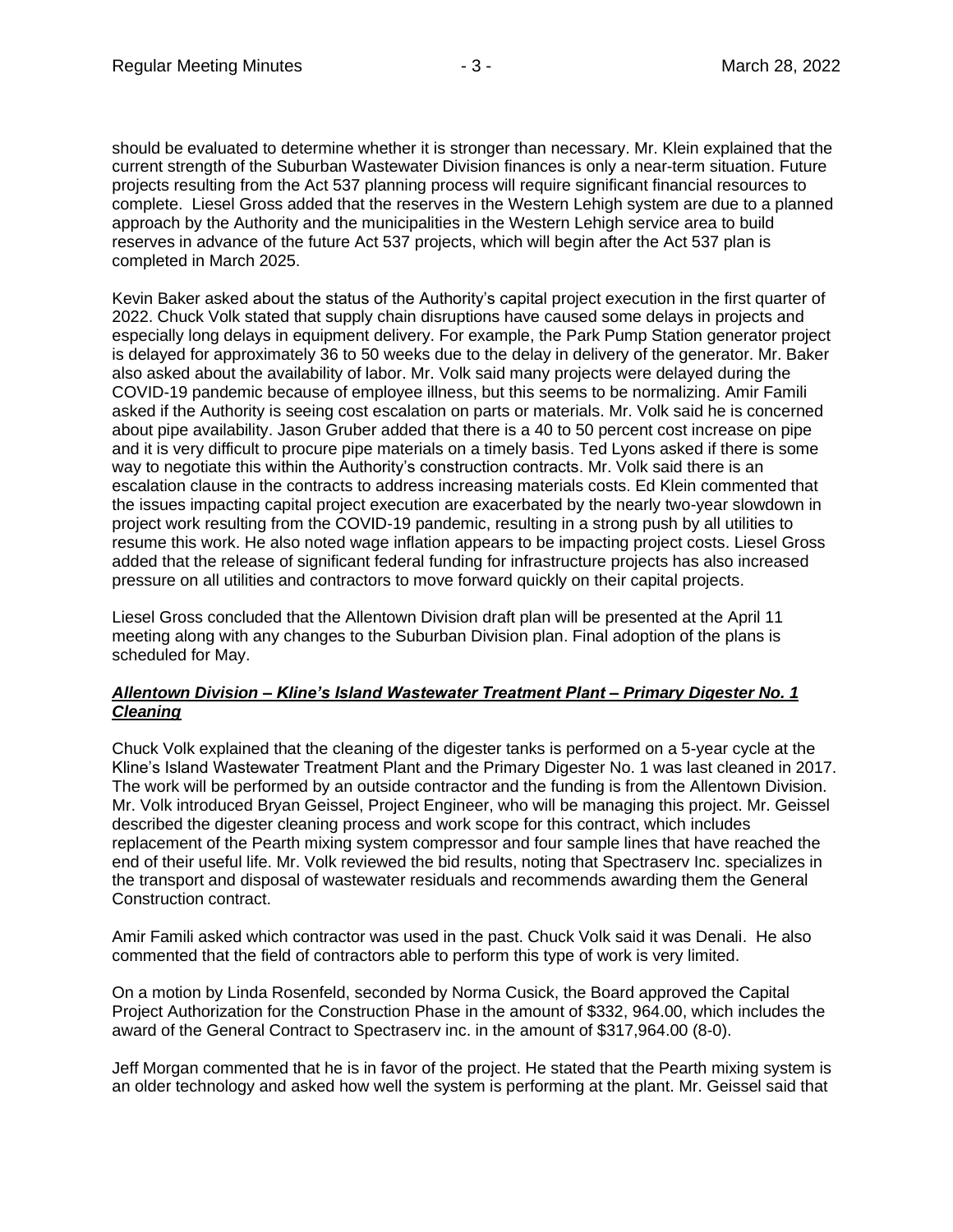the Authority has reviewed alternative mixing systems, but the current configuration using the Pearth mixing system has been effective and is recommended to be maintained.

A roll call vote was taken with the following votes cast:

Brian Nagle – yes Richard Bohner – yes Norma Cusick – yes Ted Lyons – yes Kevin Baker – yes Linda Rosenfeld – yes Jeff Morgan – yes Amir Famili – yes

### **MONTHLY FINANCIAL REVIEW**

Ed Klein gave an overview of the February 2022 financial statements, highlighting variances between actual expenses and budgeted or forecasted expenses. There were no questions.

#### **MONTHLY SYSTEM OPERATIONS OVERVIEW**

Andrew Moore reviewed February 2022 report, noting that there is nothing out of the ordinary regarding water production or wastewater treatment. There were two sanitary sewer overflows (SSOs) in February. One SSO occurred on Dauphin Street in Allentown due to a blockage caused by a buildup of rags. The other SSO occurred at the Pretreatment Plant due to a power failure at the waste receiving station, which resulted in a discharge of 12,000 gallons of sludge onto the plant property. A bypass occurred at the Heidelberg Heights Wastewater Treatment Plant resulting from a storm producing 1.65 inches of rain.

Jason Gruber was present to discuss the results of the condition assessment of the 36-inch diameter transmission line known as the Huckleberry Line in Allentown. He reviewed the timeline of activities that was presented with the monthly operations report, beginning with two-line failures that occurred in 2020. Due to the critical nature of this transmission line, various studies have been conducted to determine the overall condition of the pipe. The most recent study was a soil study, which reviewed the corrosive properties of the stone and soil surrounding the pipe, and the impact on the pipe condition. The study indicated that the surrounding soil is moderately corrosive, which may be contributing to moderate loss of pipe wall thickness. Mr. Gruber also stated that the report discussed the impacts of stray electrical current and road salting procedures on the water main, both of which can contribute to accelerated corrosion of the pipe. The Authority has installed pressure sensors along the Huckleberry Line to collect real-time data on water pressure inside the pipe. Mr. Gruber stated he also plans to install permanent leak sensors on the line as an extra precaution and to increase the Authority's responsiveness in the event of additional line failures. This work is scheduled for the Fall of 2022. Mr. Gruber stated that the entire line may need to be replaced earlier than originally anticipated, noting that the pipeline was installed in 1983 and is considered to be relatively "young" in terms of remaining useful life.

There was some additional Board discussion about the soil sampling study and report. Mr. Gruber noted that the report could be shared with the Board if there is interest in reviewing the detailed information.